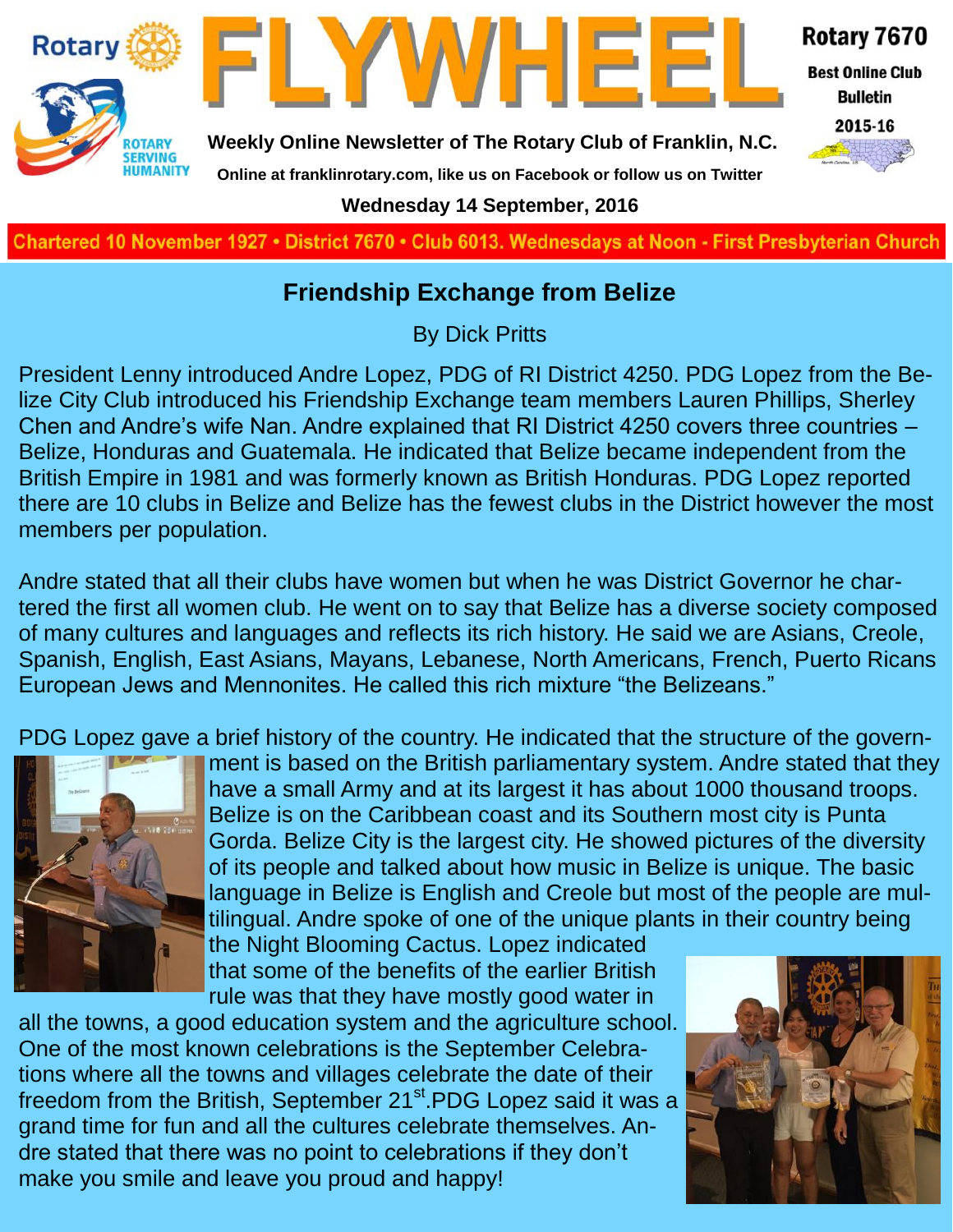



Rotary 7670

**Best Online Club Bulletin** 2015-16



**Weekly Online Newsletter of The Rotary Club of Franklin, N.C. Online at franklinrotary.com, like us on Facebook or follow us on Twitter Wednesday 14 September, 2016**

Chartered 10 November 1927 • District 7670 • Club 6013. Wednesdays at Noon - First Presbyterian Church

### **ANOTHER New Member Inducted!**



The Rotary Club of Franklin installed Valerie Norton into the club on September 14th. Valerie works with the American Cancer Society and is sponsored by Dennis Sanders. Let's give Valerie a big club welcome. We are excited you are a part of our organization!

**Friendship Team Enjoying WNC!** The GSE team from Belize took part in a tour and tasting at Lazy Hiker Tuesday as well as visiting Historic Cowee School. Thanks to Pres. Lenny and Stacy, Ben Laseter, Daybreak as well as everybody involved in welcoming them to the mountains!





**Back to the Sunshine State!**

Dick Ellsbury announced Wednesday he's heading south till next spring. Thank you Dick for all you do with the Rotary Club of Franklin!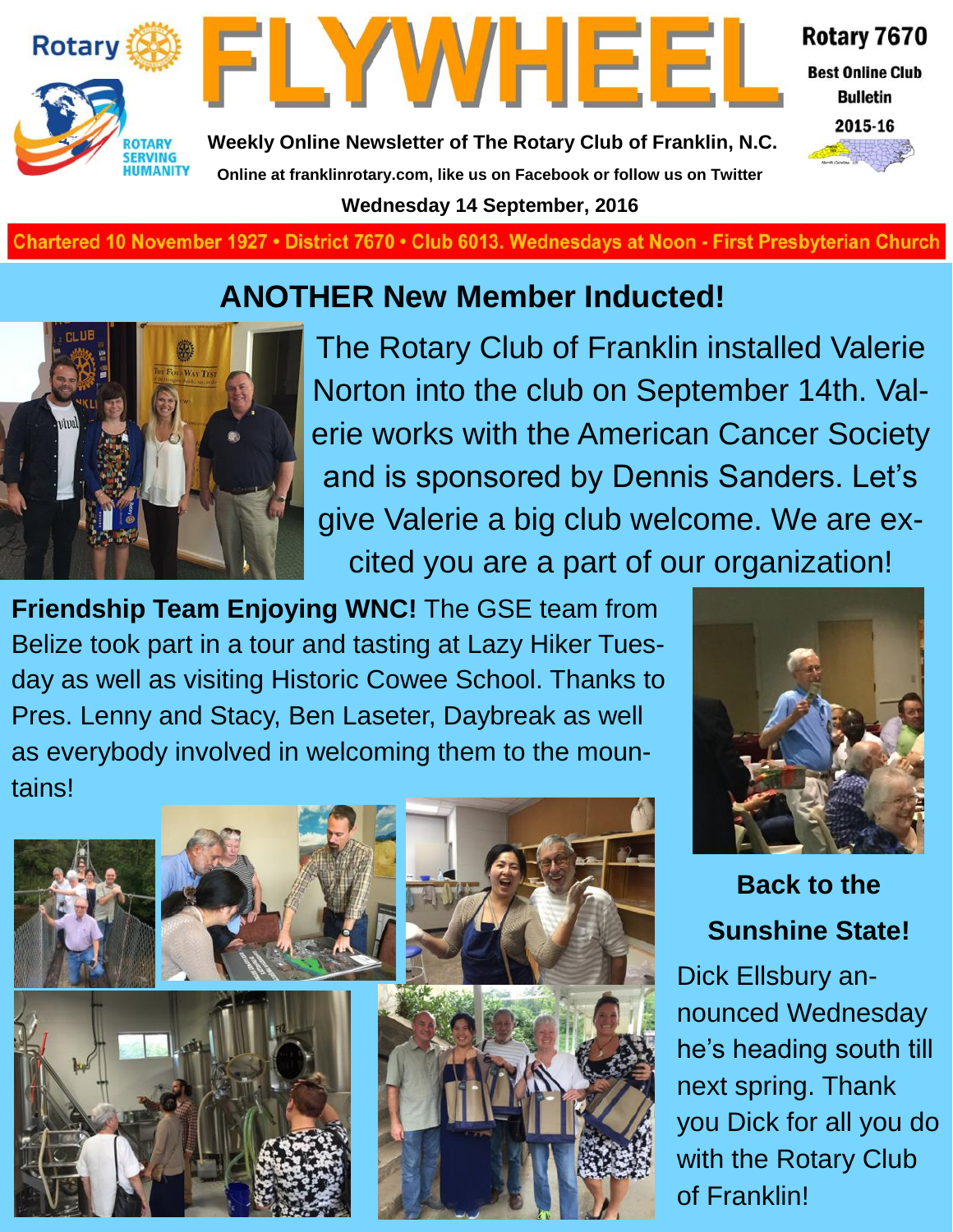



Rotary 7670

**Best Online Club Bulletin** 

**Weekly Online Newsletter of The Rotary Club of Franklin, N.C. Online at franklinrotary.com, like us on Facebook or follow us on Twitter Wednesday 14 September, 2016**



**Charted November 29, 1927 • District 7670 • Club 6013 Wednesdays at Noon - First Presbyterian Church**

### **We Won a Blue Ribbon!..and Need Help at the Fair!**

Congrats to Public Image Chair Debbie Tallent on ANOTHER blue ribbon the club's educational booth was



awarded at the Fair. We do need volunteers to help sell cruise tickets. Please see Cindy Rodgers now! Thanks for all you do!

#### **Membership Minute**

This is the first posting for new membership for John Osterhoff sponsored by Bob Scott and Hogar Tait sponsored by John Barbee. If you have any questions or concerns see President Lenny or any board member

#### **Backpacks Are Back!**

We are packing back packs again each 4th Monday of the month starting Sept. 26th 4-6p. We need Rotarians as this will help feed the hungry in Macon County. See Patrick Betancourt to sign up!

## **Need Help Moving!!**

Our Club's Boy Scout Troop 202 is ready to move their gear from storage back into the basement of Slagle. The date is Saturday, 24 September, 9:00a – noon. We need about 6-8 members and a couple of pickups to make it an easy job. The scouts and parents will be there. Let's have a good showing of Rotarians. If you can help, please email or call Mike Norris – [miken@wayah.com](mailto:miken@wayah.com) – cell [828-421-5886.](tel:828-421-5886)

#### **Rotary Direct is Easy!**

Foundation co-chair Mike Norris is stressing the importance and ease of contributing to the foundation through Rotary Direct. Go to rotary.org or see Mike if you would like to contribute through direct now! **We currently have 16 enrolled!**

# **Rotary Service**



**9/21**

Greeter: Marvin Ramsey

Prayer/Pledge: TBA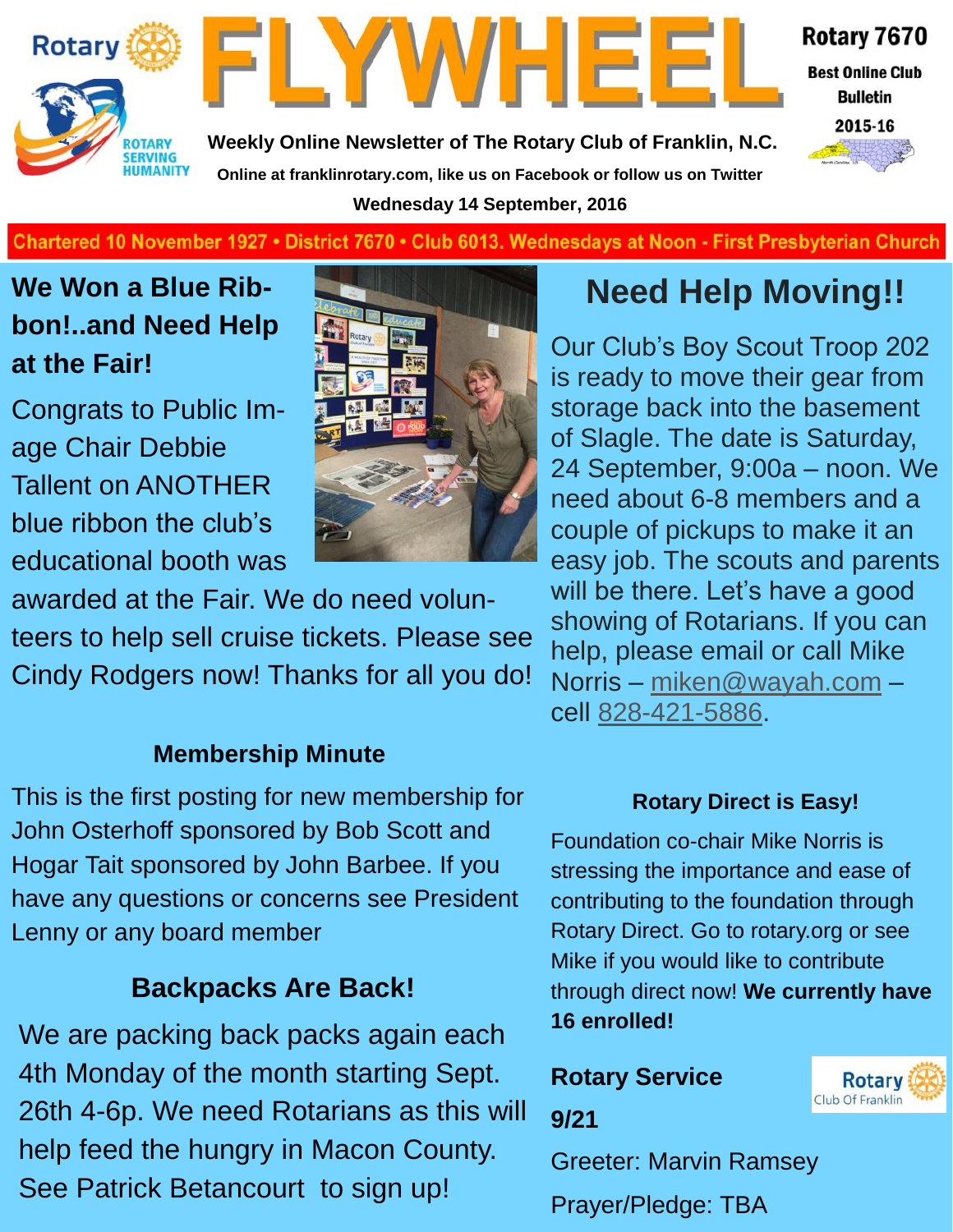



Rotary 7670 **Best Online Club Bulletin** 

2015-16

**Weekly Online Newsletter of The Rotary Club of Franklin, N.C.**

#### **Online at franklinrotary.com, like us on Facebook or follow us on Twitter**

**Wednesday 14 September, 2016**

**Charted November 29, 1927 • District 7670 • Club 6013 Wednesdays at Noon - First Presbyterian Church**

### **Notes From the Top**

This week has been one of those weeks where you have too many things to do and to little time to do them all. I don't know the mix of those in our club that work versus those that are "retired", but for those of you who are still juggling work, family, Rotary, and perhaps a host of other things, sometimes decisions have to be made on where you will spend your time. I hope all of you recognize the need for balance and will work to find it, including finding time to work Rotary into your busy schedules. It can be as simple as staffing the Fair Booth for an hour or two, or packing backpacks at CareNet, helping



to support Bea, our wonderful exchange student. These are all things that don't take a lot of time, but mean a lot to those you are helping and I find often it is me that feels good afterwards. And of course, if your week is crazy, maybe just coming to our meeting will give you some balance. Whatever it is, do good and continue 'Serving Humanity'!

We had a great group from Belize and learned a lot during PDG Andre Lopez sharing of his book, Belize – An Intimate Portrait. In addition to Andre, we hosted his wife, Nan, Sherley Chen, and Lauren Philips. These group Friendship Exchanges always open the window of the world a little wider. We get to learn about other lands and cultures and often realize while we have our differences, we share many common goals. Rotary is a kaleidoscope of people who share common goals and our club is so lucky to participate.

On another note, I was pleased to see a picture of Sean Gibson's daughter and an article about the H.S. Tennis team. Guess who besides Sidney Gibson won all 3 of her singles matches….our own Beatrice Pasini! Way to go Sidney & Bea!

Lets welcome Valerie Norton into Rotary as our newest member! Valerie, we look forward to learning more about you and finding something you are passionate about within Rotary where your talents can be used.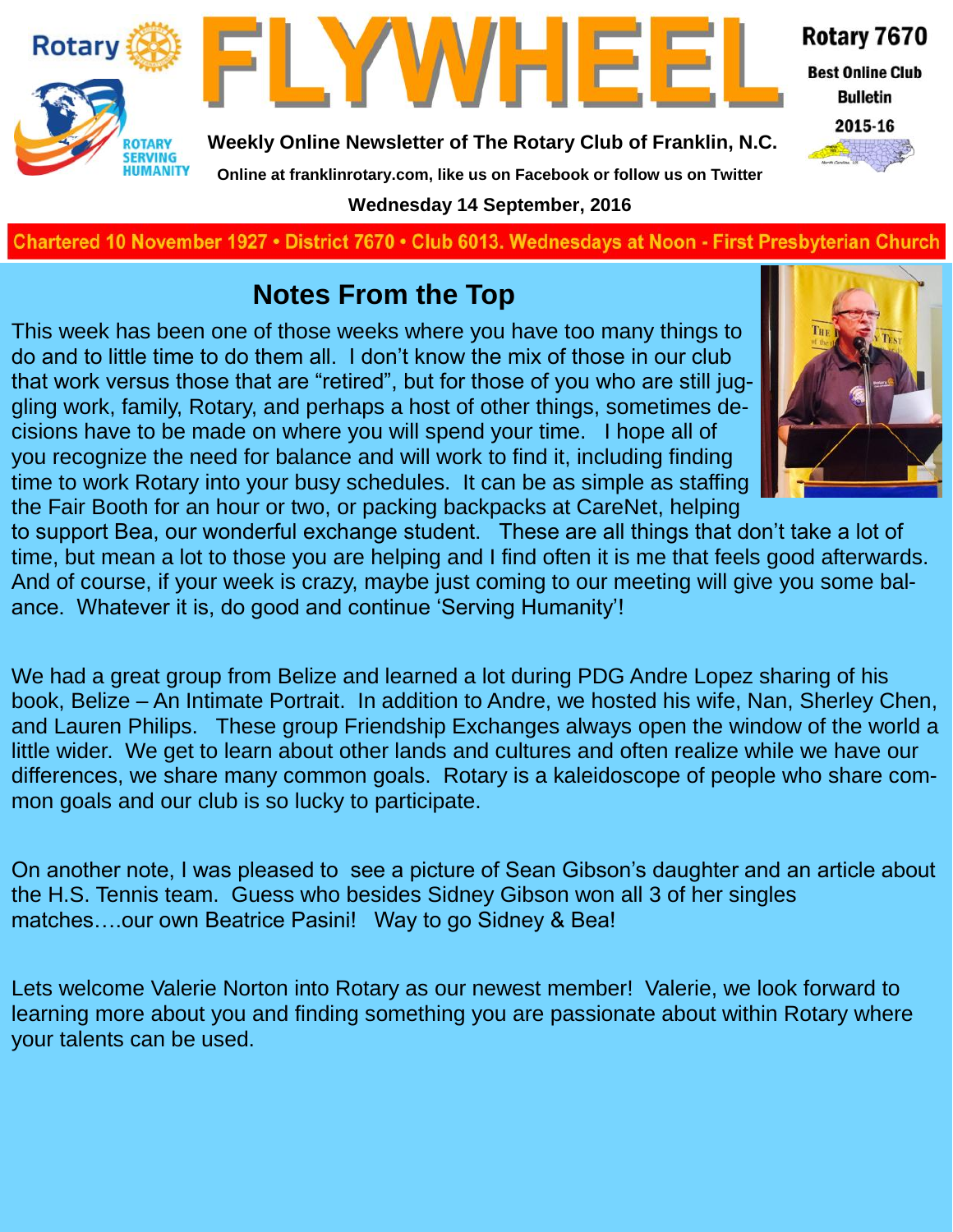

**Best Online Club Bulletin** 

2015-16



**Weekly Online Newsletter of The Rotary Club of Franklin, N.C. Online at franklinrotary.com, like us on Facebook or follow us on Twitter Wednesday 14 September, 2016**

FLYWHEE

**Charted November 29, 1927 • District 7670 • Club 6013 Wednesdays at Noon - First Presbyterian Church**

#### **You Still have a Good Opportunity to a LOW Registration Fee for the 2017 RI Convention in Atlanta**

This is a once in a lifetime opportunity. Cost of registration has gone up a little bit but you can still register for **ONLY \$340** until December15) Here's the link for registering for the convention…[www.riconvention.org/en/atlanta](http://www.riconvention.org/en/atlanta) **Also you need to hurry because hotel rooms in Atlanta are booking Fast!!!! Here is some additional incentives for registering NOW!…** You can still get \$65 re-imbursement AND earn a PHF for your club by registering the highest percentage of Rotarians in your club category size for the International Convention in Atlanta June 10-14, 2017 AND a PHF for registering the highest percentage of Rotarians in your club

category size for the Young Leaders and District Conference in Hickory April 28-30, 2017!!



# **More of Fred's Funnies…**

# **Young people have their texting codes, now Seniors have their own PART 2:**



\* **CUATSC-** See You at the Senior Center

- \* **DWI** Driving While Incontinent
- \* **FWIW** Forgot Where I Was
- **\* GGPBL-** Gotta Go, Pacemaker Battery Low